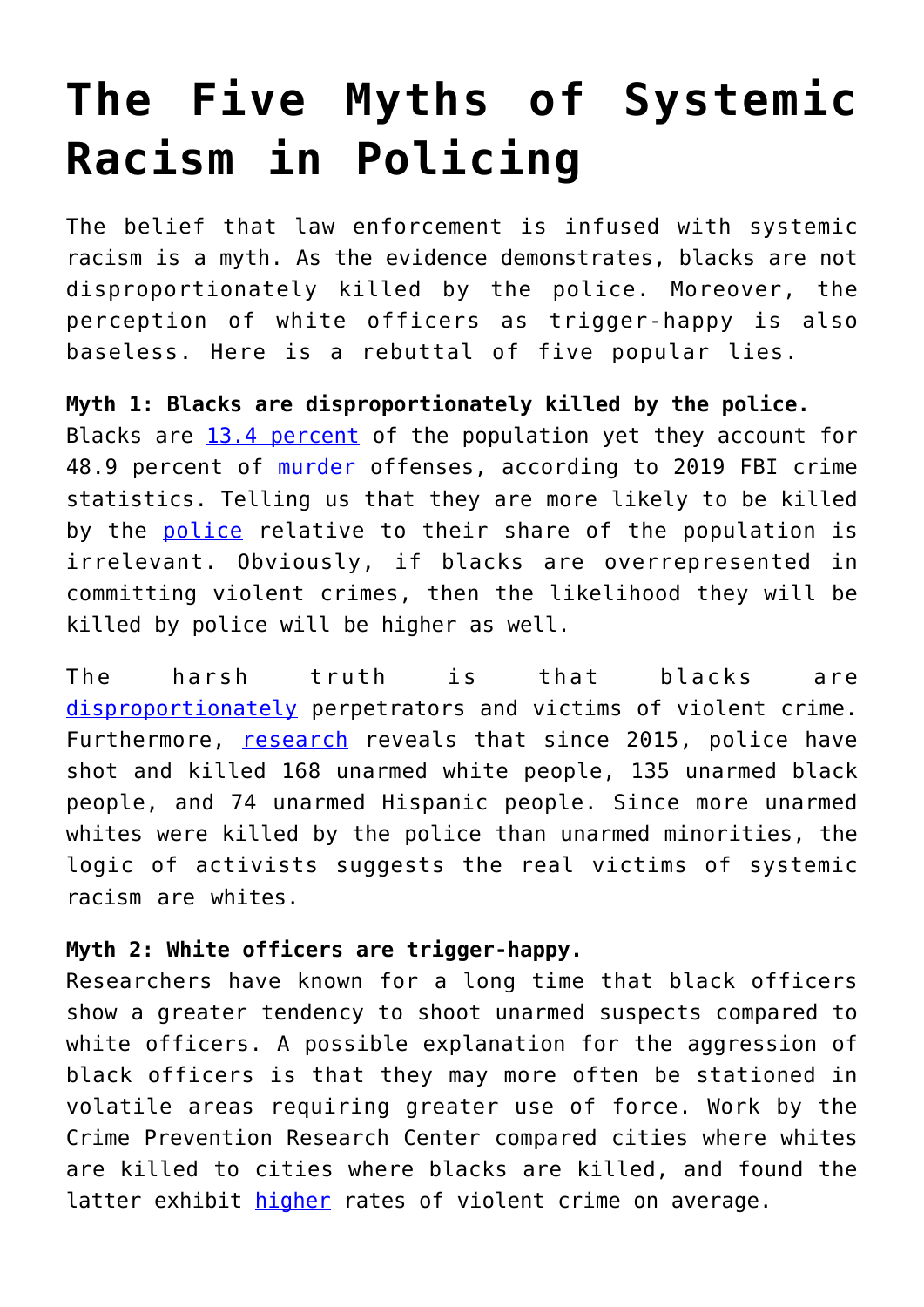Another issue is that officers are usually situated in communities in which most citizens are of the same race. Hence the findings of Greg Ridgeway, that black [officers](https://amstat.tandfonline.com/doi/full/10.1080/2330443X.2015.1129918#.YJl8otVKiM9) are more inclined to employ deadly force, could be driven by these factors:

Black officers had more than three times greater odds of shooting than white officers. This finding runs counter to concerns that white officers are overrepresented among officers using lethal force and is consistent with several previous studies of officer race and police use-of-force.

Likewise, a 2015 [Philadelphia Police Department](https://www.nationalreview.com/2019/07/white-cops-dont-commit-more-shootings/) study found that black officers were 67 percent more likely than their white peers to mistakenly shoot an unarmed black suspect. John Lott is the latest researcher to [confirm](https://www.realclearpolitics.com/articles/2021/04/22/data_undercuts_myth_of_racism_in_police_killings_145640.html) these results.

#### **Myth 3: Police officers employ unjustified force.**

Commentators tend to paint police officers as aggressive. However, the truth is that they often exercise restraint even while enduring abuse.

An officer is far more likely to be a victim of an assault than is a perpetrator. In one year, 2014, there were more than [48,000 assaults on police officers](https://www.dolanconsultinggroup.com/wp-content/uploads/2019/02/Dispelling-the-Myths-Surrounding-Police-Use-of-Lethal-Force.pdf) reported to the FBI, and that was only counting two-thirds of law enforcement agencies, criminal justice expert Dr. Richard Johnson reports. More than a quarter of those assaults resulted in an injury to the officer requiring medical treatment. Johnson goes on to estimate that only one citizen death occurred for every 10 deadly weapon attacks on officers—those in which the citizen assaulted the officer with a gun, blade, blunt object, or moving vehicle.

Judging by the data it is evident that police officers display immense self-control even in adverse situations.

#### **Myth 4: De-policing is good for black communities.**

When politically motivated decisions erode police authority,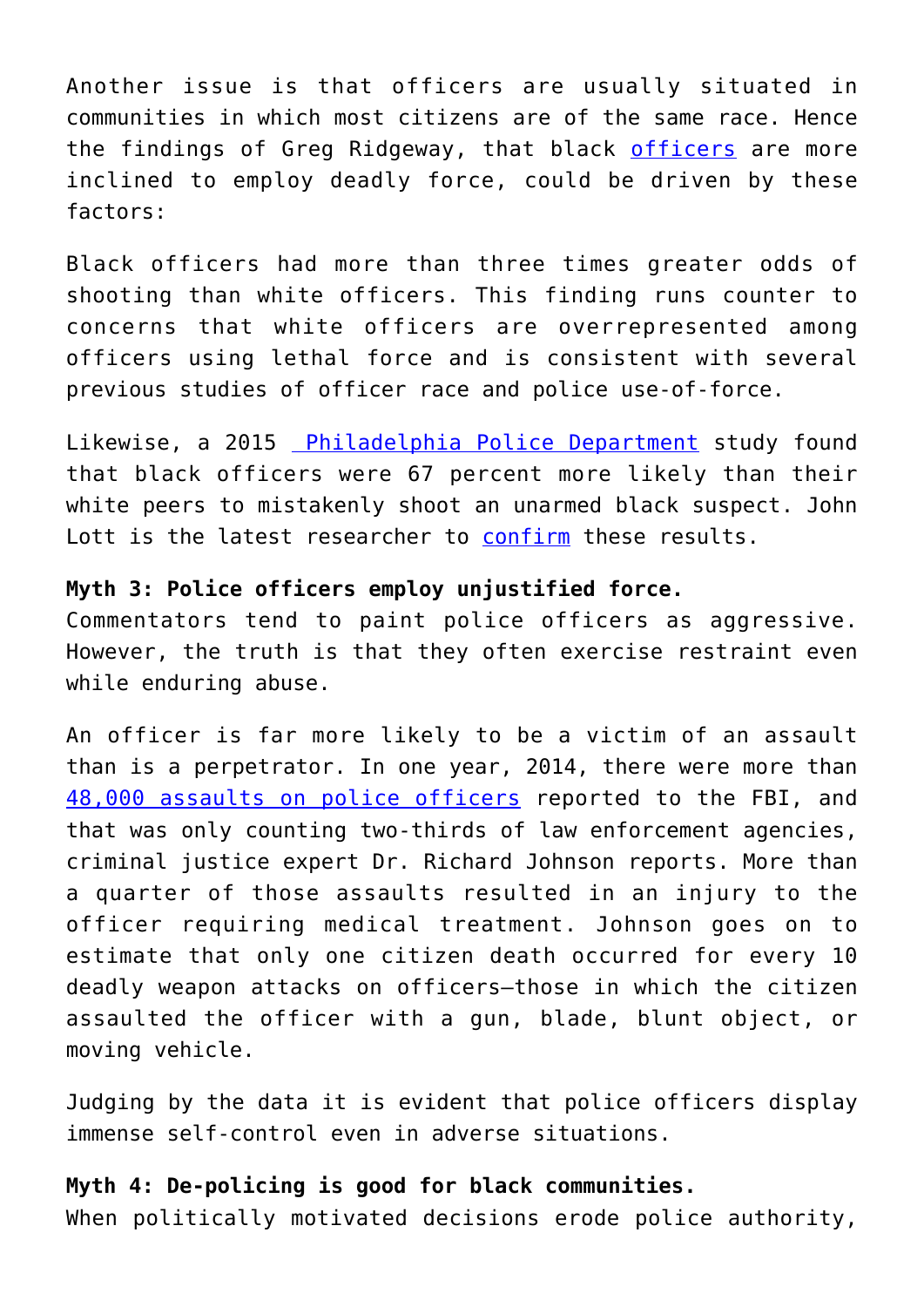crime is likely to [escalate,](https://www.wsj.com/articles/defund-police-watch-crime-return-11591658454) not decrease as some would argue. Tanaya Devi and Roland G. Fryer Jr. posit in a 2020 [study](https://www.nber.org/system/files/working_papers/w27324/w27324.pdf) that investigations of police brutality that were sparked by nationwide sensational media coverage produce unintended consequences.

For the five investigations that were sparked by nationally visible incidents of deadly use of force – Baltimore, Chicago, Cincinnati, Ferguson and Riverside – investigations cause statistically significant increases in both homicide and total crime.

The authors contend that these sensational investigations undermined the authority of police departments, and as a result de-policing led to increases in crime.

### **Myth 5: Progressive criminal reform benefits blacks.**

Presently, activists fixate on minimizing punishment for offenders either by decriminalizing certain activities or reducing sentencing. But one bold reformer Daniel Fryer [admits](https://scholarlycommons.law.northwestern.edu/cgi/viewcontent.cgi?article=7681&context=jclc) that by de-emphasizing the plight of victims, progressives are doing a disservice to blacks. Relying on the wisdom of James Forman, Fryer argues that in the 1960s, blacks felt that applying a "less rigorous standard of law enforcement in the ghetto," by tolerating illicit activities, was a violation of their civil rights.

The conclusion to Fryer's paper is quite sobering:

If all of this is right, any decarceration program that does not make a conscious effort to avoid the devaluation of black victims will contain the potential to be abused and applied in a biased manner. We cannot forget that leniency is sometimes regarded as the common way in which a state expresses that black lives don't matter.

Systemic racism is refuted by the evidence. Instead of promoting senseless claims, liberals should steer blacks away from crime. Simply encouraging them to distrust the police, in